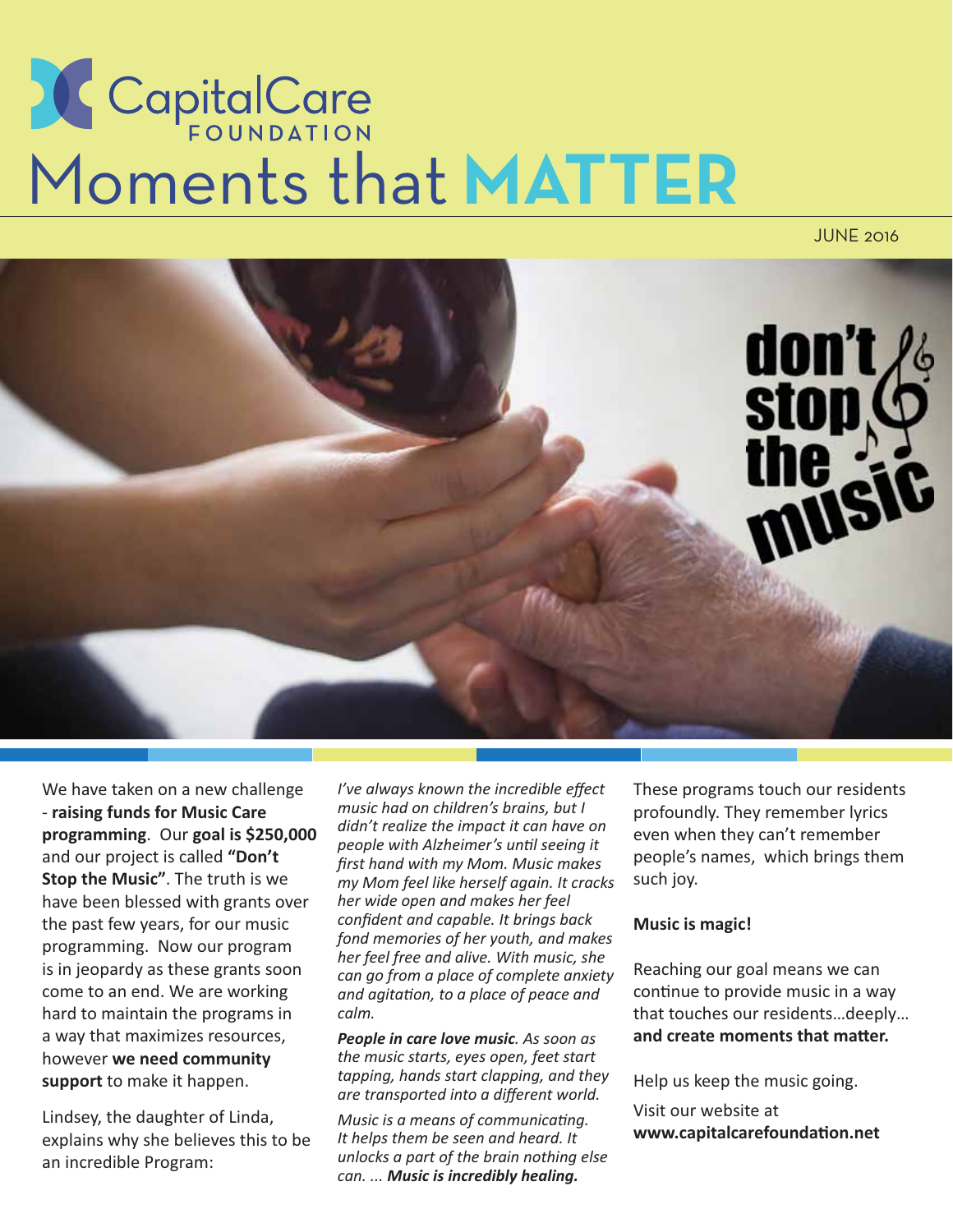

For over ten years Gilead has been title sponsor for this long standing Charity Golf Classic. Each year, community and corporate sponsors have come out for what has been deemed the best organized and most fun Golf Tourney of the summer. This year was no different. Golfers not only dabbled in oversized Jenga, but also in traditional Ukrainian fare and incredible appetizers from Fantasyland Hotel. Many incredible

prizes were given out with hone of the highlights being a firepit table made and donated by NAIT Sheet Metal students.



More pictures and information on the event can be found at: www. capitalcarefoundation.net. Click on: Charity Golf Classic.



RISE, SHINE & *Give* **BREAKFAST FUNDRAISER**







Thank you to our sponsors, donors & guests for supporting our Rise, Shine & Give Breakfast Fundraiser on April 12th at the Royal Glenora Club. Attendees enjoyed a delicious breakfast sponsored by GFS along with breakfast burritos sponsored by the Royal Glenora Club. They not only learned about the importance of Music Programming for our seniors in care, but were left

captivated by Lindsey & Linda's story of the power of music in their lives – especially since Linda's diagnosis of early onset Alzheimer's just a few years ago. The mother daughter duo closed the event and blew away the crowd with a beautiful heartfelt performance of the Tennessee Waltz and You Are My Sunshine.

With your help, over \$15,000 was raised for Music Care Programming in CapitalCare centres.

Sponsors: TD Meloche Monnex, GFS, Royal Glenora Club, Kellogs, Bill Hanson Productions



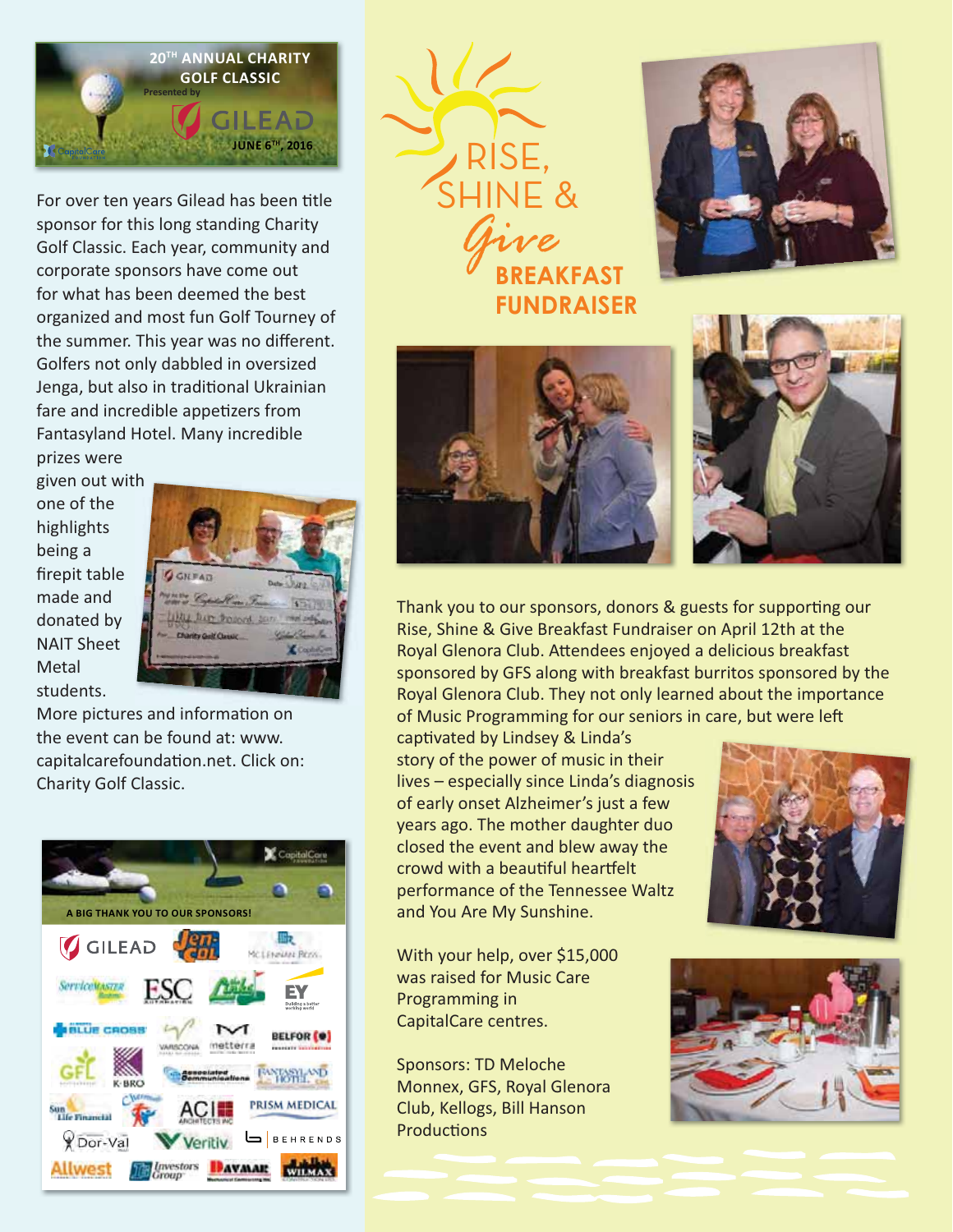

# **ONE NIGHT ONE FOOTBALL FIELD ONE AMAZING FEAST ONE GREAT CAUSE**

## 5:30PM | August 17 | Commonwealth Stadium

## Featuring Edmonton's **AWARD WINNING CHEFS** Brad Smoliak, David Omar & Steve Buzak



SUPPORT SENIORS IN CARE









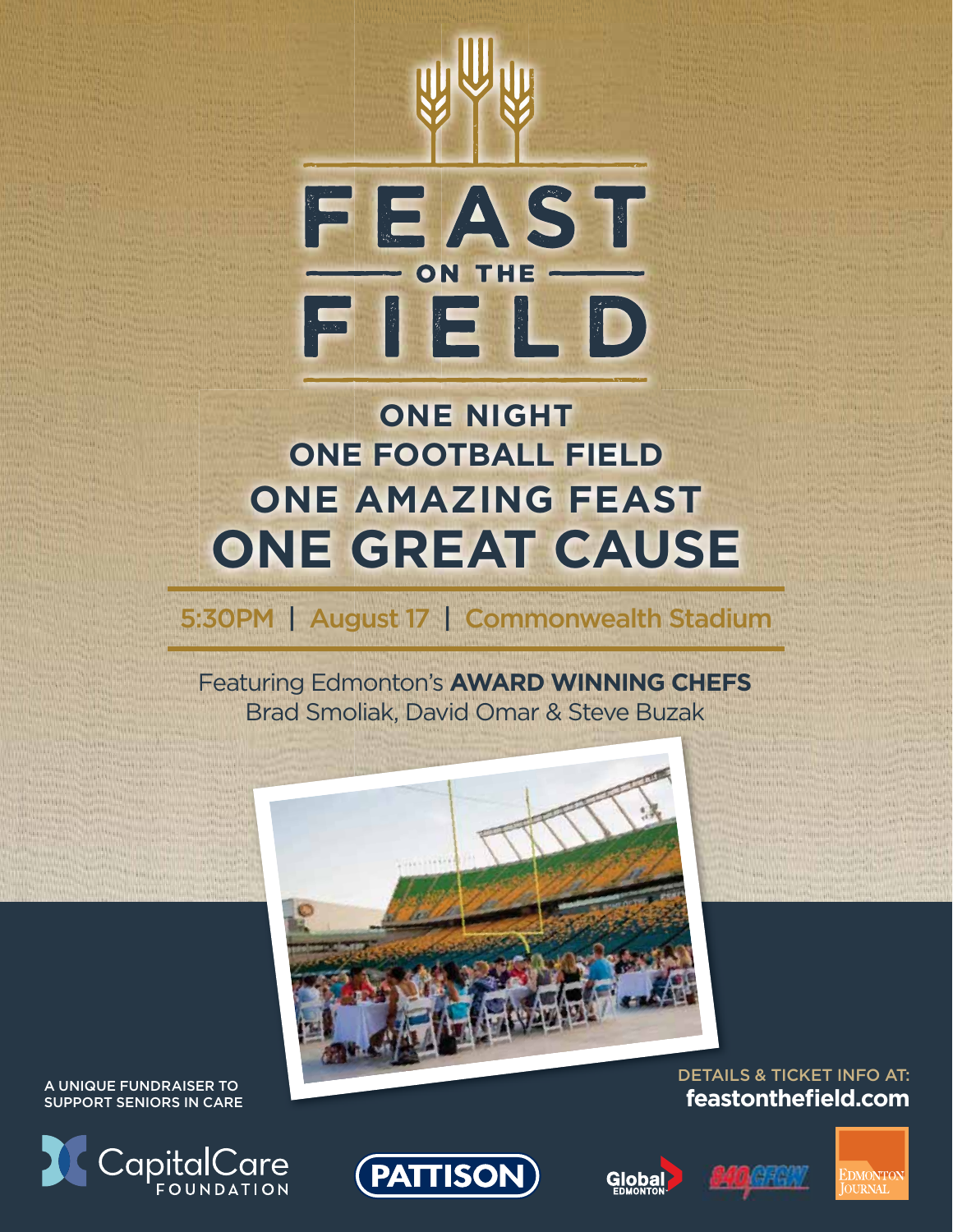## **In walks Yardley…orange coat, red hat** ...still the outdoorsman.

You probably remember him as I do the Edmonton Journals' cartoonist extraordinaire. A few bumps in the road has landed Yardley Jones at McConnell Place West, a CapitalCare dementia care centre. A couple of significant strokes and memory loss have caused him



to need daily assistance. Don't misunderstand though, he is still full of humour and wit. And he can walk circles around most of us, but he does need a little 'watching over' these days.

Yardley started his work life as a house painter and came to be a famous cartoonist through sheer determination. Every day he would drop off a political cartoon at the Edmonton Journal offices. Each cartoon was based on news events from the day before. After

several months and many drawings the Editor finally saw something he liked. From that time on Yardley was drawing 'moments in time' that Edmontonians could enjoy.

After suffering a third stroke two years ago, Yardley's family considered several options for where he would make his new home. Ultimately they chose McConnell Place West for the compassionate care…and the garden with easy access for walking. They knew that their Dad, who had run marathons and competed in the annual Birkebeiner races, needed to be close to nature.

Yardley has always taken life's challenges as opportunities and things to overcome. He relayed the story of himself as a young boy in Wales during the war. He went to live in the country to be far away from the cities where bombing happened most. Being a young boy with a keen interest in science, he worked with some 'pals' to build a rocket ship. The building was going well until he did the first test run of the 'turbo power'. That's when, after a small explosion, Yardley suffered some damage to his fingers. Still drawing and handiwork was his life's passion. Having shortened digits never discouraged him.

This determination and positive outlook has always done well by Yardley. One day, after his first stroke, Yardley was on his way to a speech therapy session by cab and got flustered and couldn't articulate where the appointment was. Together with a kind and patient cab driver, he was able to put his drawing skills to work. Yardley asked for a pen and paper and quickly whipped up a drawing of a nun who was at a hospital. The cab driver nodded and took him to the Grey Nuns Hospital – exactly where he needed to be!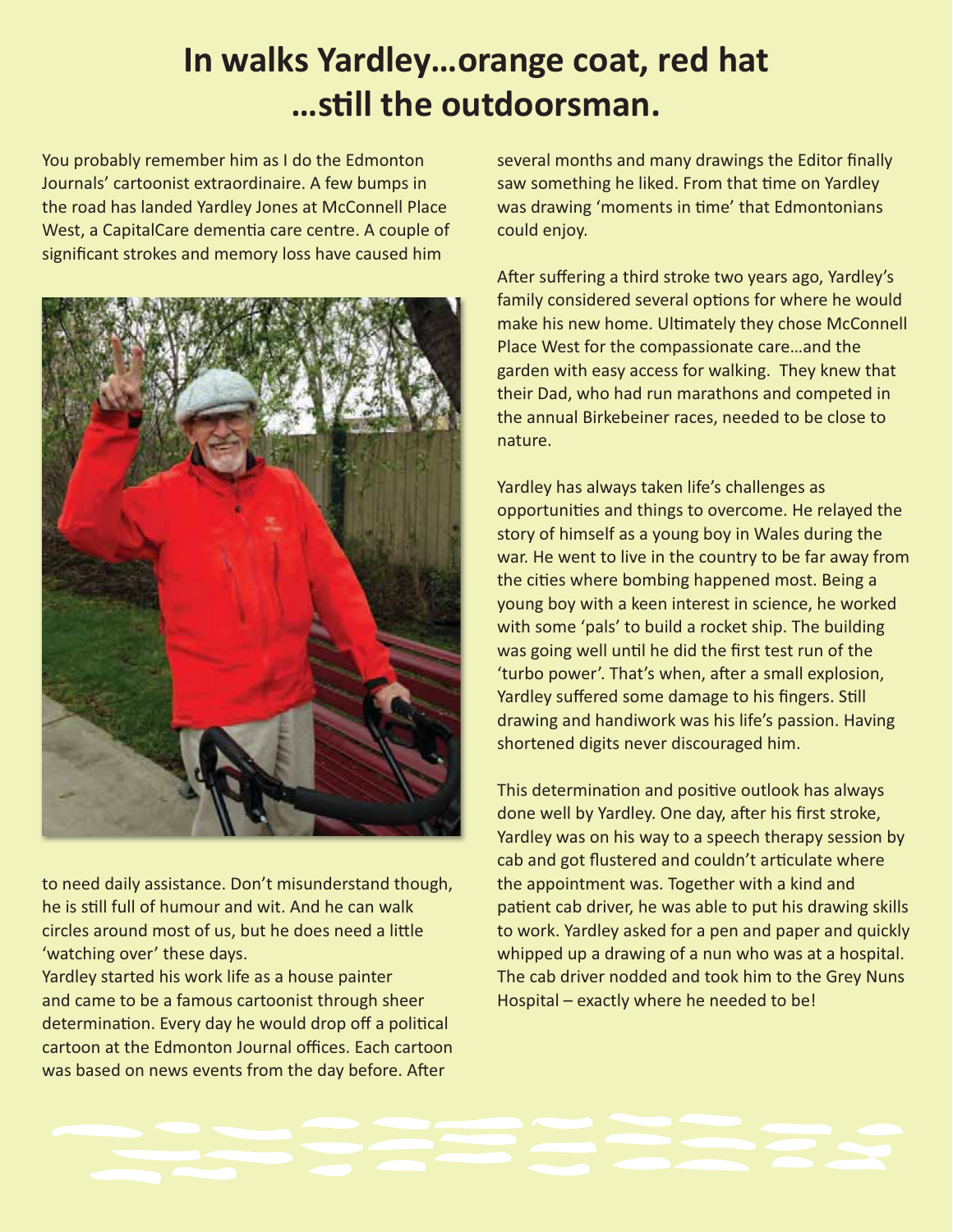Yardley is one of the pioneers of Alberta's rich history. And like so many seniors in care, he has stories to tell, memories to share, and a twinkle in his eye. He continues to be outdoors as much as possible; enjoying his walking and reminiscing about Birkebeiners and marathons. He continues to draw caricatures and cartoons, with Donald Trump being his latest topic of choice. But most importantly, he continues to LIVE, despite health challenges.

Even though Yardley is now in need of care, he is still full of life. Like Yardley, every summer (which is even earlier this year), CapitalCare residents and their families are busy outside. They love to be in the heat of the sunshine. Raised flower beds that are easy to tend to are very important. Sturdy metal framed garden chairs and tables are essential. A place to sit, visit, and enjoy the Alberta sunshine is very therapeutic. Yardley lives in a nice building with great staff to support him. What really "makes his day" is the comforts of care that your generosity provides. the You can make a difference. Please help to ensure all our residents, like Yardley, can enjoy the outdoors.

1388

## CapitalCare Foundation has a monthly giving program...



The Original Canadian Birtebeiner

Visit our website or contact us today to set up your pre-authorized monthly donation!

1994 ROYAL VICTORIA MARATHON

Phone: 780.448.2413 Email: ccfoundation@capitalcare.net www.capitalcarefoundation.net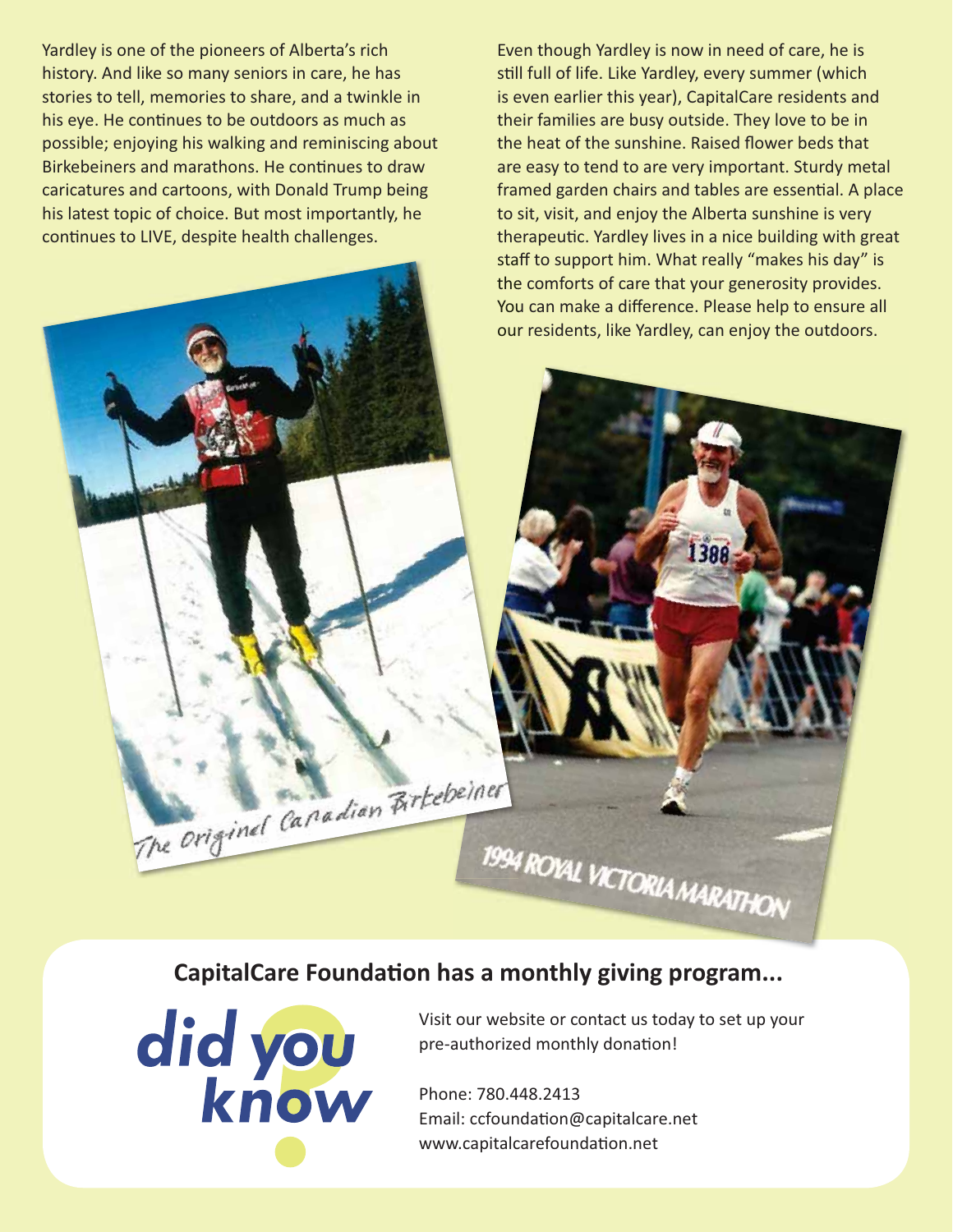# **A Gift in Your Will**

Making a will, no matter what your age or estate value, is both a caring and sensible thing to do. A will allows you distribute your money and property exactly as you wish, thus securing your family's financial future while acknowledging individuals and organizations you care most about.

Your estate will be divided into two of three places; Family, Taxes, or a Charity of your choice. A portion of your estate will go to family as you designate and a portion will go to society. The societal portion is done



### **To learn more about the Legacy Giving Program Contact:**

Sherry Schaefer, Director **Fundraising and Donor Relations** 780.448.2430 sherry.schaefer@capitalcare.net

through taxation or through charitable giving. By making a planned gift to a charity in your will, the current laws will allow you to **eliminate up to 100% of the tax** in your will.

A gift to your charity of choice is often said to be "the ultimate gift". It is one of the most common ways that individuals choose to give to CapitalCare Foundation and can be either restricted, giving the foundation flexibility for how it is used, or restricted, where you direct the purpose of the funds and what centre or program you wish it to be used for.

The Tax Benefits for your estate will be for the full value of the bequest.

Wills can be complex and should be drafted with the help of a lawyer. In addition, a lawyer, tax accountant or estate planner can help you set up your will to minimize taxes and probate fees on your estate.



CapitalCare Foundation raises funds on behalf of all CapitalCare centres in the Edmonton area?



#### Help us go green!

Call 780.448.2413 or email ccfoundation@capitalcare.net to update your subscription information or change your delivery preference to electronic mail!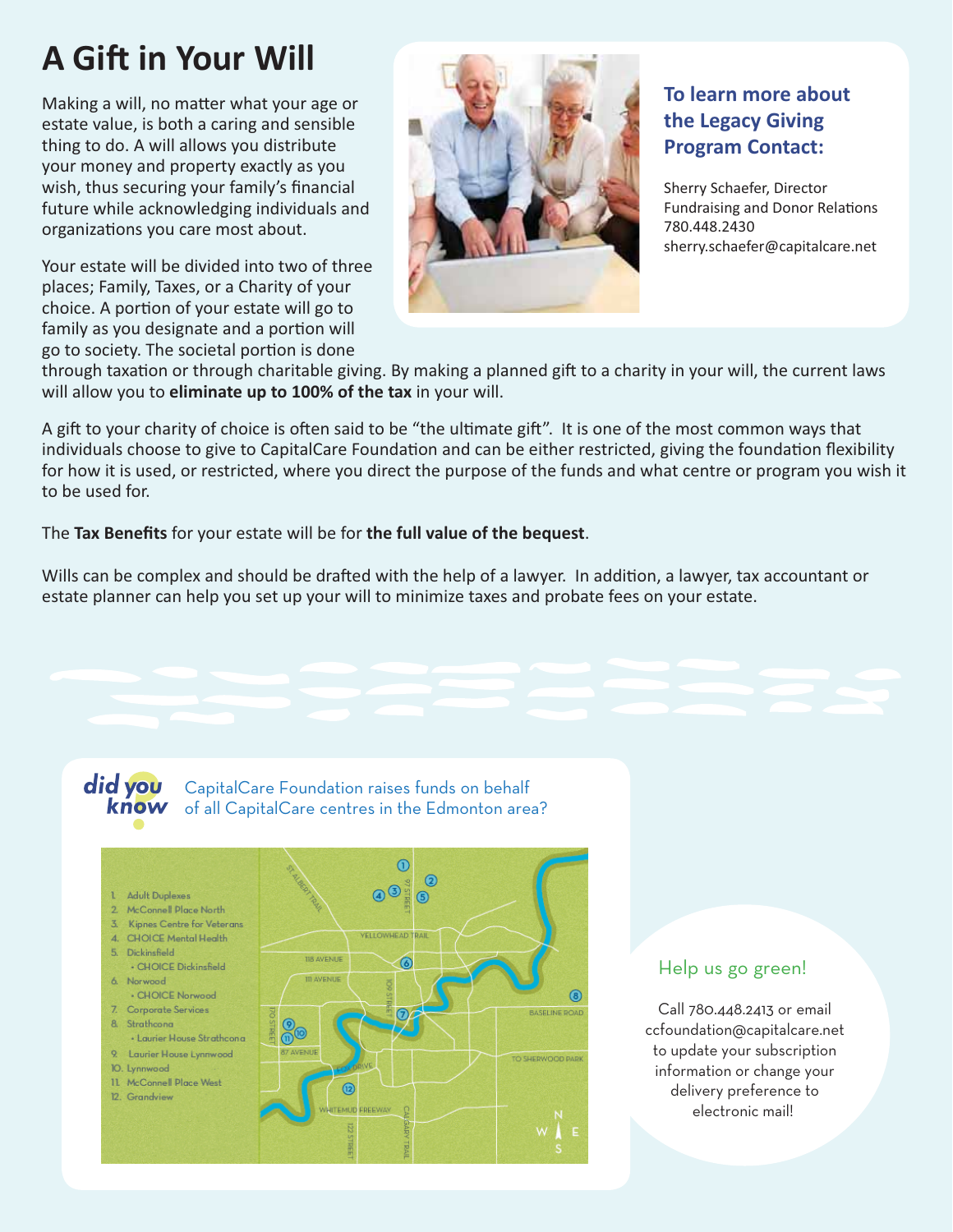# **Painting By Foot**

Penny Oman was an active, easy-going teenager from Sexsmith, Alberta. At the age of fourteen, her life changed suddenly. She was in an accident that left her paralyzed from the neck down.



After spending a year in the University Hospital, Penny went on to the Glenrose Hospital for rehab therapy. It was during this time that she attended a lecture by the late mouth painter Myron Angus. Always interested in painting, she was immediately determined to try his painting technique.

Years later Penny was accepted as a student artist at the Mouth and Foot Painters Association. Now the MFPA reproduces her

art in calendars and on cards. Painting mostly landscapes, she has become an accomplished artist with many pieces selling through the MFPA and by request.

For the past 2 years, Penny has been a resident at CapitalCare Norwood where she continues to inspire those around her. Penny plays an active role helping people understand the obstacles faced by people with disabilities and the importance of reducing unnecessary barriers.

In the summer of 2015, a tree was planted outside Penny's window in honor of her amazing work; it was purchased with Foundation dollars, giving her and her fellow residents a wonderful view and inspiration for her artwork.





don't &<br>stop O<br>the sic



Support the Music Care program in CapitalCare centres. Make a donation at *CapitalCareFoundation.net*